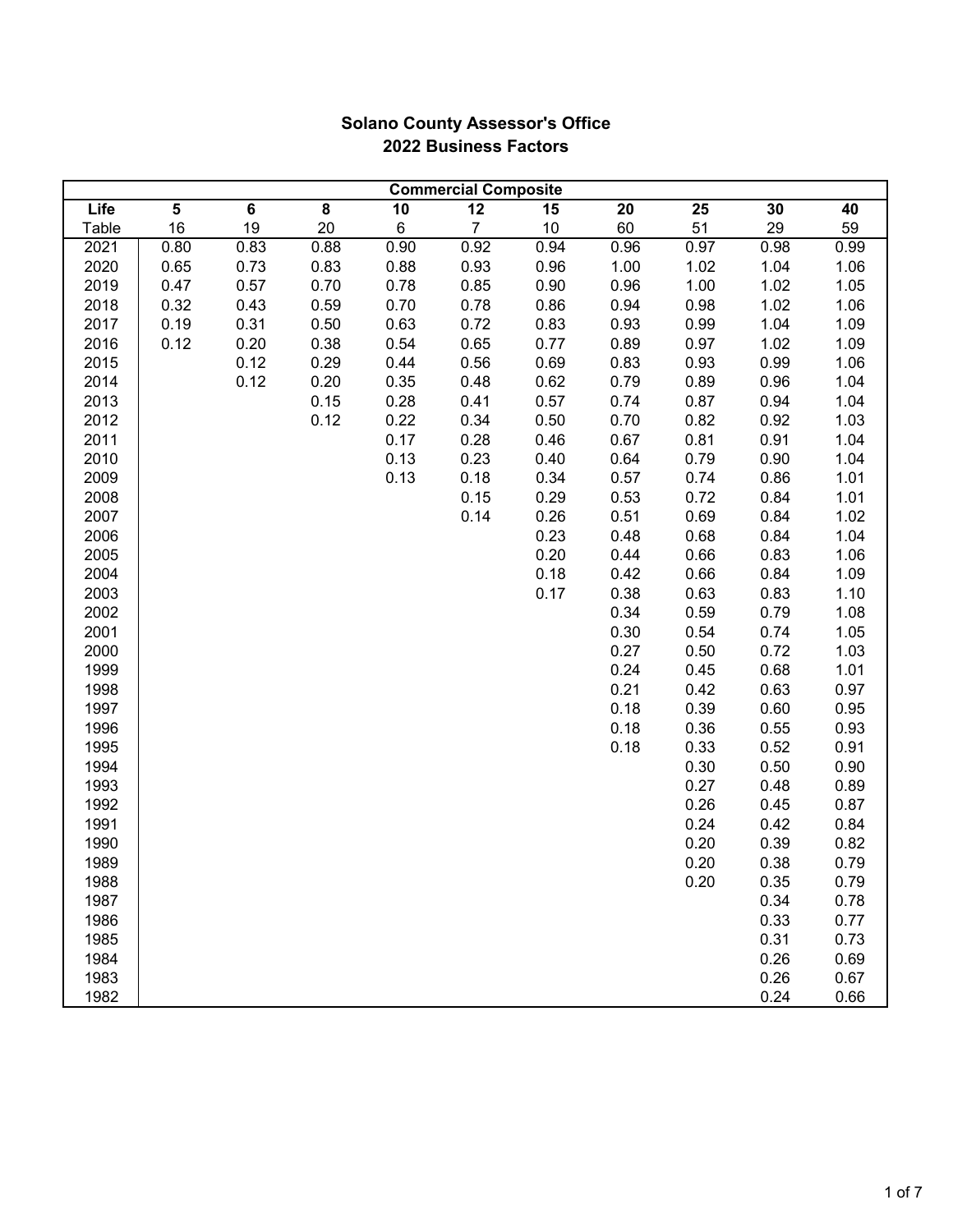| <b>Industrial Composite</b> |                         |      |      |      |                 |      |      |                 |      |      |
|-----------------------------|-------------------------|------|------|------|-----------------|------|------|-----------------|------|------|
| Life                        | $\overline{\mathbf{5}}$ | 8    | 10   | 12   | $\overline{15}$ | 17   | 20   | $\overline{25}$ | 30   | 40   |
| Table                       | 87                      | 21   | 43   | 31   | 39              | 44   | 45   | 52              | 30   | 54   |
| 2021                        | 0.80                    | 0.88 | 0.90 | 0.92 | 0.94            | 0.95 | 0.96 | 0.97            | 0.98 | 0.99 |
| 2020                        | 0.65                    | 0.83 | 0.88 | 0.93 | 0.96            | 0.98 | 1.00 | 1.02            | 1.04 | 1.06 |
| 2019                        | 0.47                    | 0.70 | 0.78 | 0.85 | 0.90            | 0.94 | 0.96 | 1.00            | 1.02 | 1.05 |
| 2018                        | 0.32                    | 0.59 | 0.70 | 0.78 | 0.86            | 0.89 | 0.94 | 0.98            | 1.02 | 1.06 |
| 2017                        | 0.19                    | 0.49 | 0.61 | 0.71 | 0.81            | 0.86 | 0.92 | 0.97            | 1.02 | 1.07 |
| 2016                        | 0.11                    | 0.37 | 0.53 | 0.63 | 0.75            | 0.81 | 0.87 | 0.95            | 0.99 | 1.06 |
| 2015                        | 0.11                    | 0.28 | 0.44 | 0.55 | 0.68            | 0.76 | 0.83 | 0.92            | 0.98 | 1.05 |
| 2014                        |                         | 0.20 | 0.35 | 0.48 | 0.62            | 0.69 | 0.79 | 0.88            | 0.95 | 1.04 |
| 2013                        |                         | 0.14 | 0.28 | 0.41 | 0.56            | 0.64 | 0.73 | 0.85            | 0.92 | 1.02 |
| 2012                        |                         | 0.11 | 0.22 | 0.34 | 0.50            | 0.58 | 0.69 | 0.81            | 0.91 | 1.02 |
| 2011                        |                         |      | 0.16 | 0.27 | 0.44            | 0.53 | 0.65 | 0.79            | 0.89 | 1.01 |
| 2010                        |                         |      | 0.13 | 0.23 | 0.39            | 0.49 | 0.62 | 0.77            | 0.87 | 1.01 |
| 2009                        |                         |      | 0.11 | 0.18 | 0.33            | 0.43 | 0.55 | 0.72            | 0.83 | 0.98 |
| 2008                        |                         |      |      | 0.14 | 0.28            | 0.38 | 0.51 | 0.69            | 0.81 | 0.97 |
| 2007                        |                         |      |      | 0.12 | 0.25            | 0.35 | 0.49 | 0.67            | 0.81 | 0.98 |
| 2006                        |                         |      |      | 0.12 | 0.22            | 0.31 | 0.45 | 0.64            | 0.79 | 0.98 |
| 2005                        |                         |      |      |      | 0.18            | 0.27 | 0.41 | 0.62            | 0.77 | 0.98 |
| 2004                        |                         |      |      |      | 0.16            | 0.23 | 0.38 | 0.60            | 0.76 | 0.99 |
| 2003                        |                         |      |      |      | 0.14            | 0.21 | 0.35 | 0.57            | 0.76 | 1.00 |
| 2002                        |                         |      |      |      | 0.14            | 0.18 | 0.30 | 0.53            | 0.71 | 0.97 |
| 2001                        |                         |      |      |      |                 | 0.15 | 0.27 | 0.49            | 0.67 | 0.94 |
| 2000                        |                         |      |      |      |                 | 0.14 | 0.24 | 0.44            | 0.64 | 0.92 |
| 1999                        |                         |      |      |      |                 | 0.14 | 0.22 | 0.40            | 0.60 | 0.90 |
| 1998                        |                         |      |      |      |                 |      | 0.19 | 0.37            | 0.56 | 0.87 |
| 1997                        |                         |      |      |      |                 |      | 0.16 | 0.35            | 0.54 | 0.85 |
| 1996                        |                         |      |      |      |                 |      | 0.14 | 0.32            | 0.50 | 0.83 |
| 1995                        |                         |      |      |      |                 |      | 0.14 | 0.30            | 0.48 | 0.82 |
| 1994                        |                         |      |      |      |                 |      |      | 0.27            | 0.46 | 0.81 |
| 1993                        |                         |      |      |      |                 |      |      | 0.24            | 0.43 | 0.79 |
| 1992                        |                         |      |      |      |                 |      |      | 0.23            | 0.40 | 0.77 |
| 1991                        |                         |      |      |      |                 |      |      | 0.21            | 0.37 | 0.75 |
| 1990                        |                         |      |      |      |                 |      |      | 0.18            | 0.35 | 0.73 |
| 1989                        |                         |      |      |      |                 |      |      | 0.16            | 0.34 | 0.71 |
| 1988                        |                         |      |      |      |                 |      |      | 0.16            | 0.32 | 0.71 |
| 1987                        |                         |      |      |      |                 |      |      | 0.16            | 0.31 | 0.70 |
| 1986                        |                         |      |      |      |                 |      |      |                 | 0.29 | 0.69 |
| 1985                        |                         |      |      |      |                 |      |      |                 | 0.28 | 0.66 |
| 1984                        |                         |      |      |      |                 |      |      |                 | 0.24 | 0.63 |
| 1983                        |                         |      |      |      |                 |      |      |                 | 0.24 | 0.60 |
| 1982                        |                         |      |      |      |                 |      |      |                 | 0.20 | 0.59 |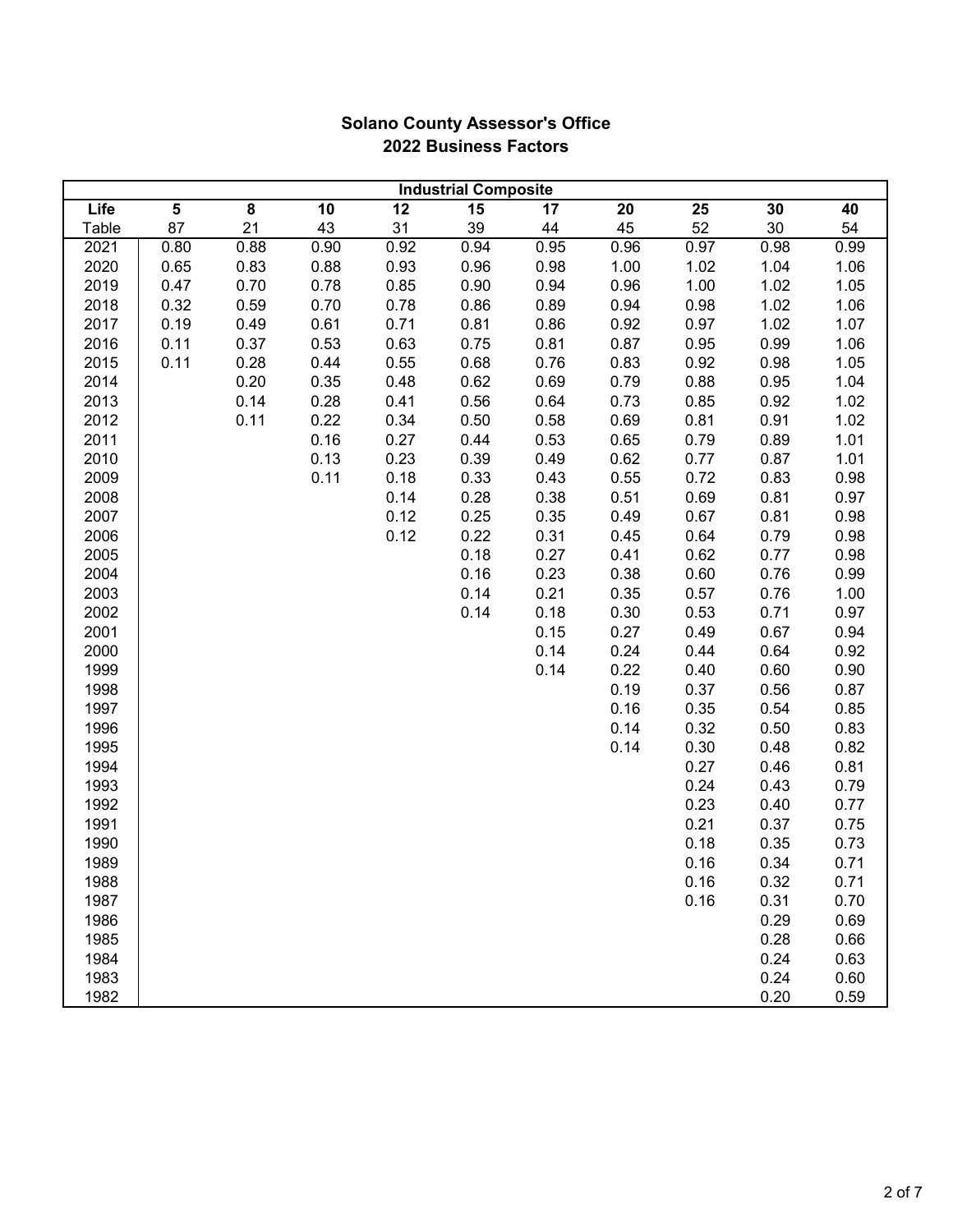|       | <b>Agricultural Composite</b> |                   |         |            |                        |         |      |              |
|-------|-------------------------------|-------------------|---------|------------|------------------------|---------|------|--------------|
|       |                               | <b>Movable</b>    |         |            | <b>Harvesters Only</b> |         |      | <b>Fixed</b> |
| Life  | <b>New</b>                    | <b>Used</b>       | Average | <b>New</b> | <b>Used</b>            | Average | 15   | 25           |
| Table | 91                            | 92                | 90      | 93         | 94                     | 98      | 81   | 83           |
| 2021  | 0.78                          | $\overline{0.92}$ | 0.85    | 0.74       | 0.90                   | 0.82    | 0.94 | 0.97         |
| 2020  | 0.74                          | 0.87              | 0.81    | 0.68       | 0.83                   | 0.75    | 0.93 | 1.00         |
| 2019  | 0.70                          | 0.82              | 0.76    | 0.62       | 0.75                   | 0.69    | 0.89 | 0.99         |
| 2018  | 0.65                          | 0.76              | 0.71    | 0.56       | 0.67                   | 0.62    | 0.85 | 0.97         |
| 2017  | 0.59                          | 0.71              | 0.65    | 0.49       | 0.60                   | 0.55    | 0.80 | 0.96         |
| 2016  | 0.54                          | 0.64              | 0.60    | 0.44       | 0.53                   | 0.48    | 0.74 | 0.93         |
| 2015  | 0.49                          | 0.58              | 0.53    | 0.38       | 0.46                   | 0.43    | 0.67 | 0.90         |
| 2014  | 0.44                          | 0.53              | 0.49    | 0.34       | 0.41                   | 0.37    | 0.61 | 0.87         |
| 2013  | 0.41                          | 0.48              | 0.44    | 0.30       | 0.36                   | 0.34    | 0.56 | 0.85         |
| 2012  | 0.36                          | 0.44              | 0.40    | 0.25       | 0.31                   | 0.29    | 0.50 | 0.81         |
| 2011  | 0.33                          | 0.39              | 0.37    | 0.23       | 0.28                   | 0.26    | 0.44 | 0.79         |
| 2010  | 0.32                          | 0.38              | 0.36    | 0.22       | 0.27                   | 0.24    | 0.39 | 0.77         |
| 2009  | 0.30                          | 0.36              | 0.34    | 0.19       | 0.23                   | 0.22    | 0.34 | 0.74         |
| 2008  | 0.29                          | 0.35              | 0.32    |            | 0.21                   |         | 0.29 | 0.72         |
| 2007  | 0.28                          | 0.32              | 0.31    |            | 0.20                   |         | 0.27 | 0.70         |
| 2006  | 0.26                          | 0.30              | 0.29    |            | 0.20                   |         | 0.23 | 0.68         |
| 2005  |                               | 0.28              |         |            |                        |         | 0.19 | 0.65         |
| 2004  |                               | 0.27              |         |            |                        |         | 0.17 | 0.64         |
| 2003  |                               |                   |         |            |                        |         | 0.18 | 0.61         |
| 2002  |                               |                   |         |            |                        |         |      | 0.57         |
| 2001  |                               |                   |         |            |                        |         |      | 0.53         |
| 2000  |                               |                   |         |            |                        |         |      | 0.49         |
| 1999  |                               |                   |         |            |                        |         |      | 0.44         |
| 1998  |                               |                   |         |            |                        |         |      | 0.41         |
| 1997  |                               |                   |         |            |                        |         |      | 0.38         |
| 1996  |                               |                   |         |            |                        |         |      | 0.35         |
| 1995  |                               |                   |         |            |                        |         |      | 0.33         |
| 1994  |                               |                   |         |            |                        |         |      | 0.30         |
| 1993  |                               |                   |         |            |                        |         |      | 0.27         |
| 1992  |                               |                   |         |            |                        |         |      | 0.26         |
| 1991  |                               |                   |         |            |                        |         |      | 0.25         |
| 1990  |                               |                   |         |            |                        |         |      | 0.23         |
| 1989  |                               |                   |         |            |                        |         |      | 0.23         |
| 1988  |                               |                   |         |            |                        |         |      | 0.23         |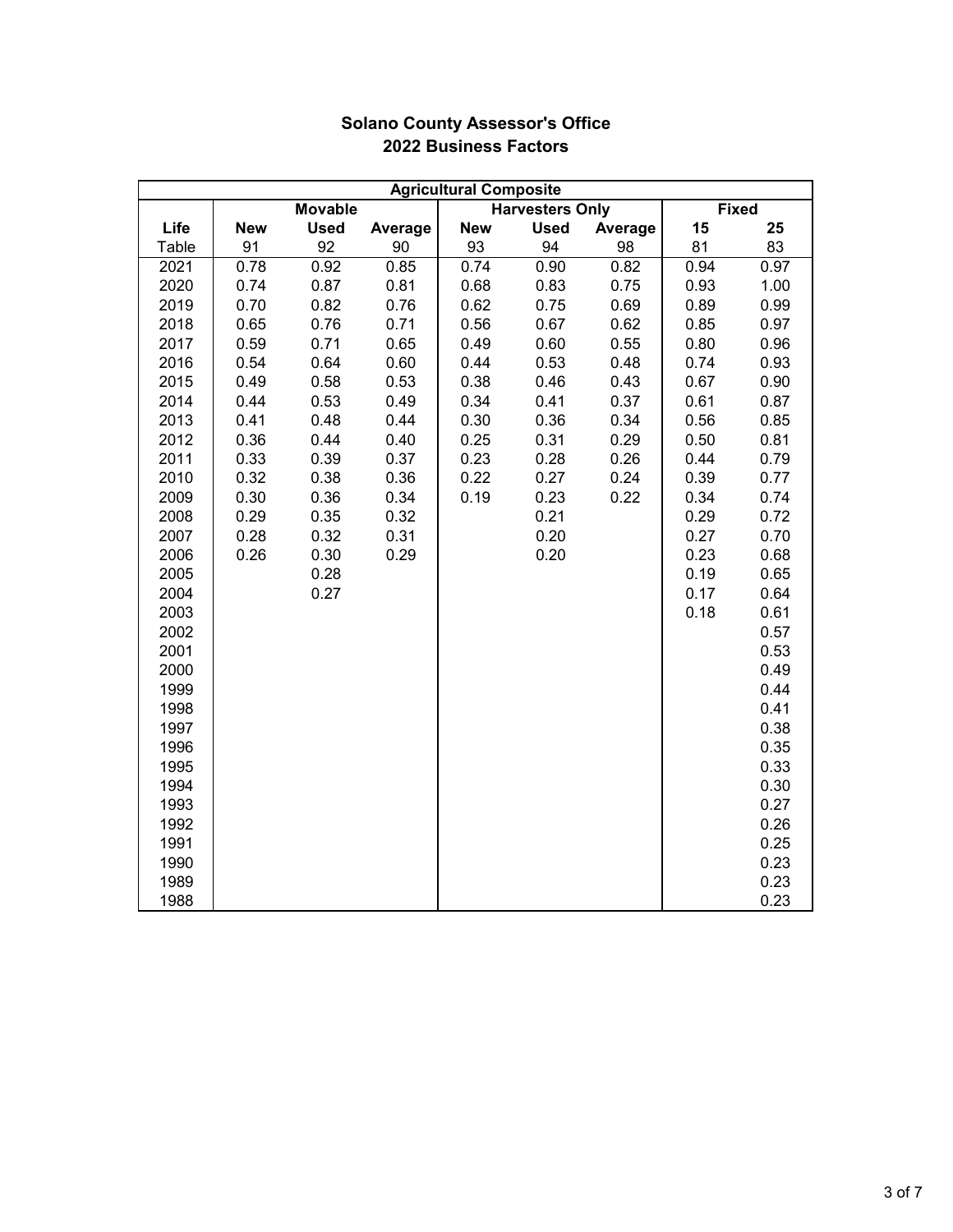|       | <b>Construction Movable Composite</b> |             |         |  |  |  |  |
|-------|---------------------------------------|-------------|---------|--|--|--|--|
| Life  | <b>New</b>                            | <b>Used</b> | Average |  |  |  |  |
| Table | 95                                    | 96          | 97      |  |  |  |  |
| 2021  | 0.74                                  | 0.91        | 0.83    |  |  |  |  |
| 2020  | 0.69                                  | 0.84        | 0.77    |  |  |  |  |
| 2019  | 0.64                                  | 0.78        | 0.71    |  |  |  |  |
| 2018  | 0.61                                  | 0.75        | 0.69    |  |  |  |  |
| 2017  | 0.57                                  | 0.69        | 0.64    |  |  |  |  |
| 2016  | 0.53                                  | 0.66        | 0.60    |  |  |  |  |
| 2015  | 0.48                                  | 0.59        | 0.54    |  |  |  |  |
| 2014  | 0.44                                  | 0.54        | 0.49    |  |  |  |  |
| 2013  | 0.41                                  | 0.50        | 0.46    |  |  |  |  |
| 2012  | 0.37                                  | 0.46        | 0.42    |  |  |  |  |
| 2011  | 0.35                                  | 0.43        | 0.39    |  |  |  |  |
| 2010  | 0.34                                  | 0.41        | 0.37    |  |  |  |  |
| 2009  | 0.31                                  | 0.37        | 0.35    |  |  |  |  |
| 2008  | 0.29                                  | 0.36        | 0.33    |  |  |  |  |
| 2007  | 0.28                                  | 0.35        | 0.32    |  |  |  |  |
| 2006  | 0.27                                  | 0.32        | 0.30    |  |  |  |  |
| 2005  | 0.24                                  | 0.29        | 0.26    |  |  |  |  |
| 2004  | 0.20                                  | 0.27        | 0.23    |  |  |  |  |
| 2003  | 0.19                                  | 0.21        | 0.21    |  |  |  |  |
| 2002  | 0.18                                  | 0.18        | 0.18    |  |  |  |  |
| 2001  |                                       | 0.15        |         |  |  |  |  |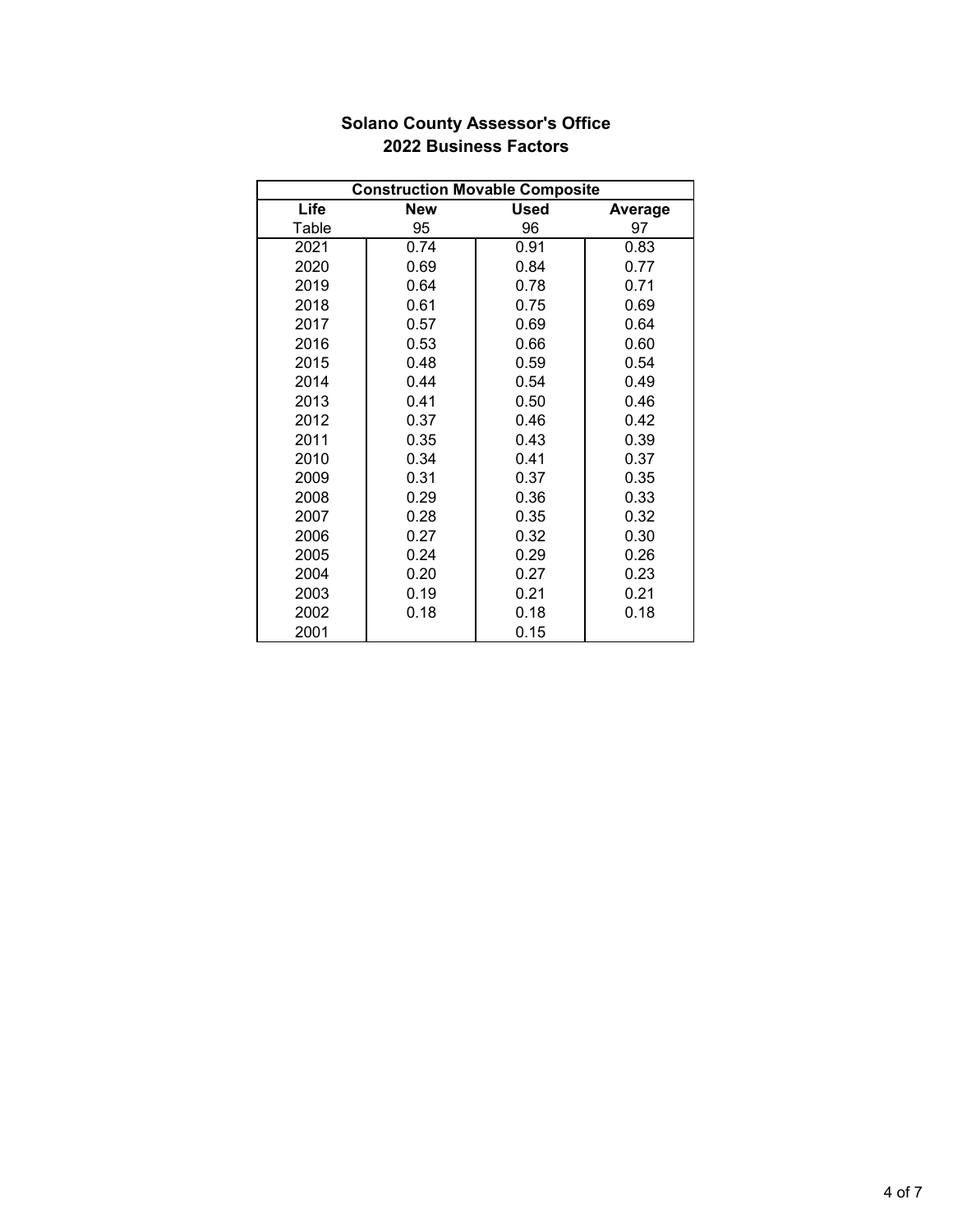| <b>Non-Production Computer</b> |          |                           |  |  |  |  |
|--------------------------------|----------|---------------------------|--|--|--|--|
| Life                           | Computer | <b>Local Area Network</b> |  |  |  |  |
| Table                          | 46       | 48                        |  |  |  |  |
| 2021                           | 0.54     | 0.73                      |  |  |  |  |
| 2020                           | 0.39     | 0.47                      |  |  |  |  |
| 2019                           | 0.24     | 0.30                      |  |  |  |  |
| 2018                           | 0.15     | 0.19                      |  |  |  |  |
| 2017                           | 0.10     | 0.12                      |  |  |  |  |
| 2016                           | 0.06     | 0.08                      |  |  |  |  |
| 2015                           | 0.04     | 0.05                      |  |  |  |  |
| 2014                           | 0.02     | 0.03                      |  |  |  |  |
| 2013                           |          | 0.02                      |  |  |  |  |

| <b>Semiconductor Manufacturing</b> |                                  |                 |  |  |  |
|------------------------------------|----------------------------------|-----------------|--|--|--|
| Life                               | <b>Machinery &amp; Equipment</b> | <b>Fixtures</b> |  |  |  |
| Table                              |                                  | 11              |  |  |  |
| 2021                               | 0.78                             | 0.90            |  |  |  |
| 2020                               | 0.61                             | 0.88            |  |  |  |
| 2019                               | 0.46                             | 0.78            |  |  |  |
| 2018                               | 0.34                             | 0.70            |  |  |  |
| 2017                               | 0.25                             | 0.61            |  |  |  |
| 2016                               | 0.18                             | 0.53            |  |  |  |
| 2015                               | 0.12                             | 0.44            |  |  |  |
| 2014                               | 0.08                             | 0.35            |  |  |  |
| 2013                               |                                  | 0.28            |  |  |  |
| 2012                               |                                  | 0.22            |  |  |  |
| 2011                               |                                  | 0.16            |  |  |  |
| 2010                               |                                  | 0.13            |  |  |  |
| 2009                               |                                  | 0.13            |  |  |  |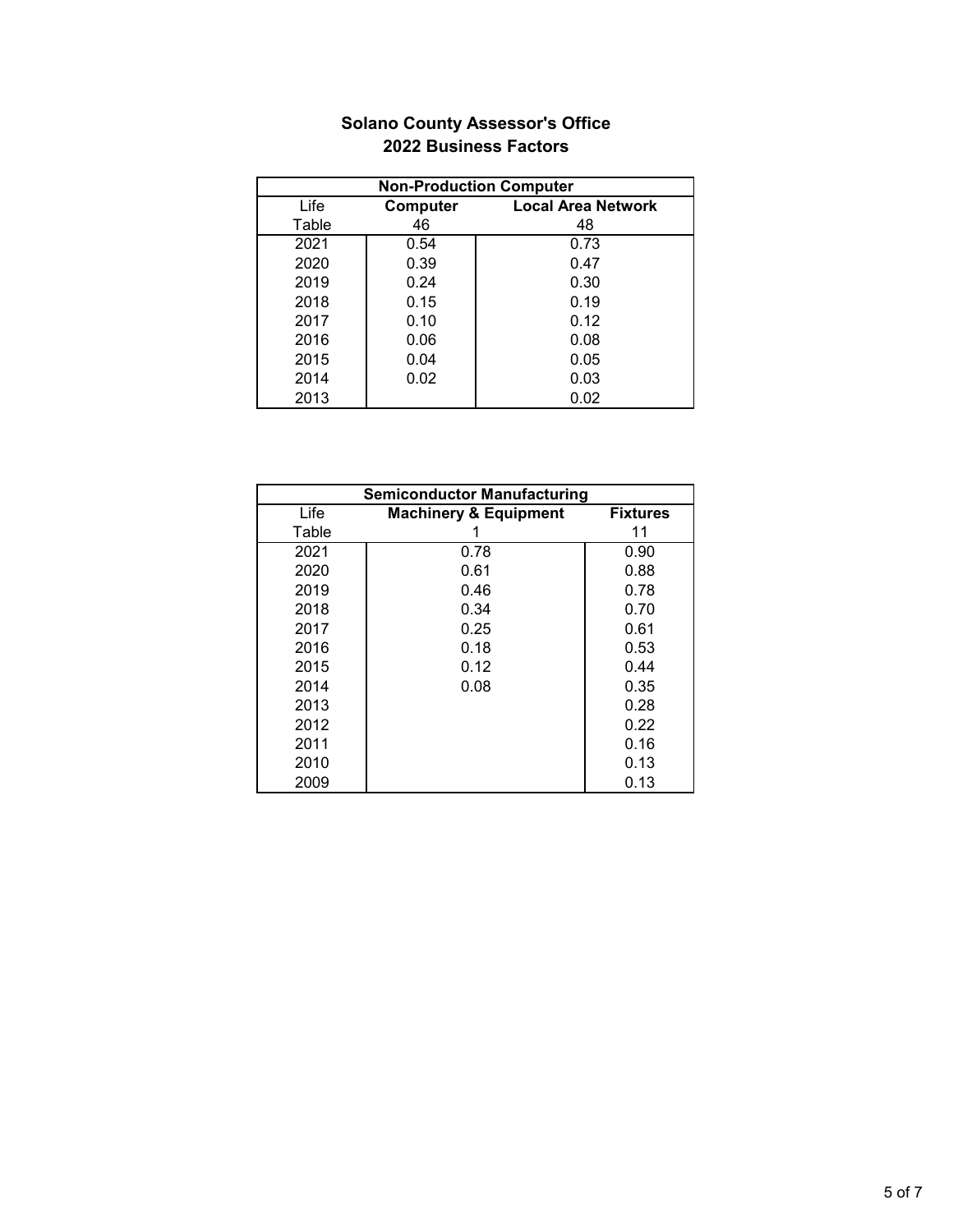| <b>Biopharmaceutical</b> |                                        |                  |               |                 |  |  |
|--------------------------|----------------------------------------|------------------|---------------|-----------------|--|--|
|                          | <b>Schedule A</b><br><b>Schedule B</b> |                  |               |                 |  |  |
|                          | <b>Machinery &amp;</b>                 | <b>Other</b>     | Tools, Molds, |                 |  |  |
| Life                     | <b>Equipment</b>                       | <b>Equipment</b> | Dies, Jigs    | <b>Fixtures</b> |  |  |
| Table                    | 2                                      | 3                | 4             | 5               |  |  |
| 2021                     | 0.83                                   | 0.90             | 0.88          | 0.90            |  |  |
| 2020                     | 0.73                                   | 0.88             | 0.83          | 0.88            |  |  |
| 2019                     | 0.57                                   | 0.78             | 0.70          | 0.78            |  |  |
| 2018                     | 0.43                                   | 0.70             | 0.59          | 0.70            |  |  |
| 2017                     | 0.30                                   | 0.61             | 0.49          | 0.61            |  |  |
| 2016                     | 0.20                                   | 0.53             | 0.37          | 0.53            |  |  |
| 2015                     | 0.12                                   | 0.44             | 0.28          | 0.44            |  |  |
| 2014                     | 0.12                                   | 0.35             | 0.20          | 0.35            |  |  |
| 2013                     |                                        | 0.28             | 0.14          | 0.28            |  |  |
| 2012                     |                                        | 0.22             | 0.12          | 0.22            |  |  |
| 2011                     |                                        | 0.16             |               | 0.16            |  |  |
| 2010                     |                                        | 0.13             |               | 0.13            |  |  |
| 2009                     |                                        | 0.13             |               | 0.13            |  |  |

| <b>Document Processor</b> |      |  |  |  |  |
|---------------------------|------|--|--|--|--|
| Table                     | 18   |  |  |  |  |
| 2021                      | 0.58 |  |  |  |  |
| 2020                      | 0.47 |  |  |  |  |
| 2019                      | 0.32 |  |  |  |  |
| 2018                      | 0.28 |  |  |  |  |
| 2017                      | 0.23 |  |  |  |  |
| 2016                      | 0.19 |  |  |  |  |
| 2015                      | 0.15 |  |  |  |  |
| 2014                      | 0.13 |  |  |  |  |
| 2013                      | 0.10 |  |  |  |  |